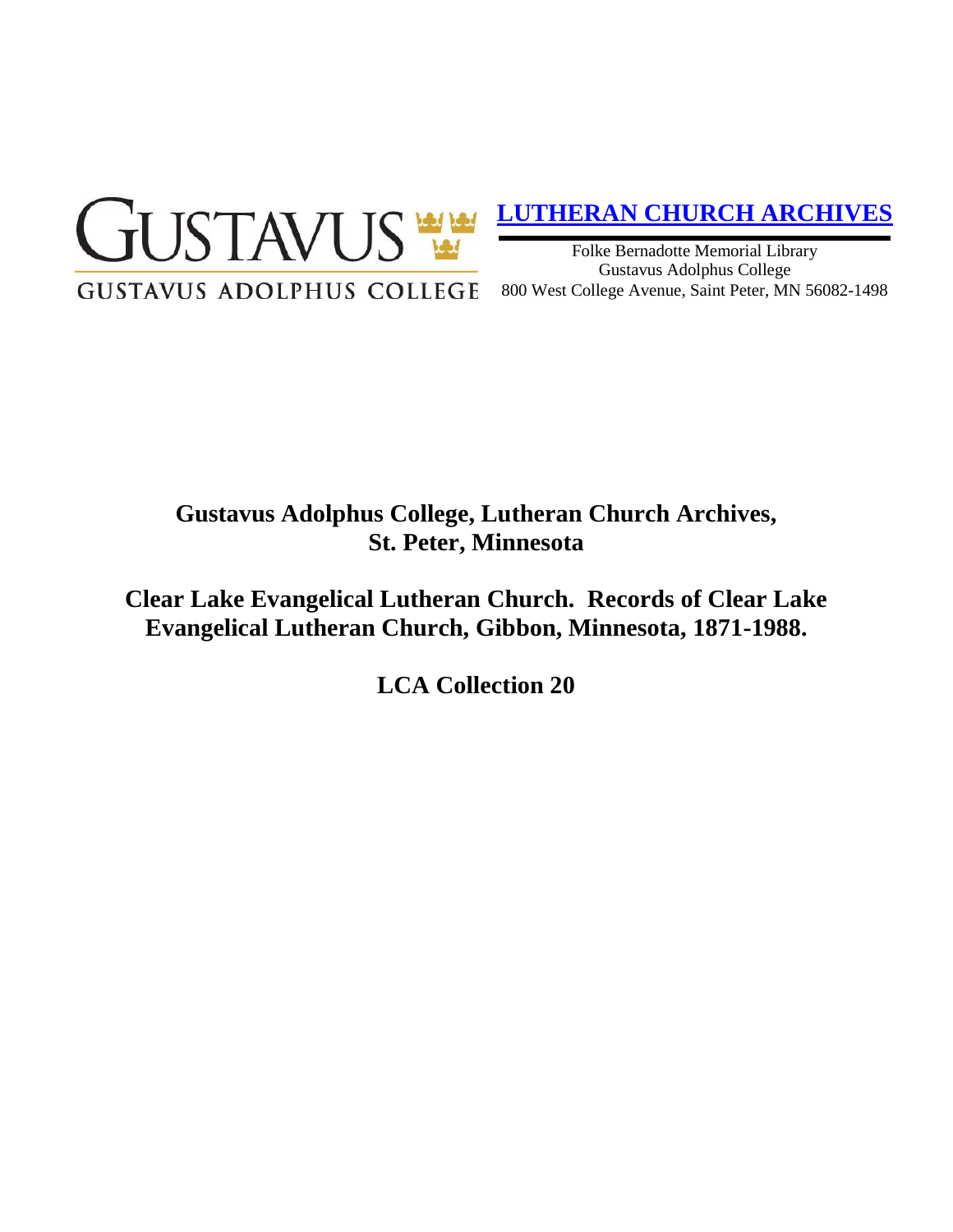**Clear Lake Evangelical Lutheran Church. Records of Clear Lake Evangelical Lutheran Church, Gibbon, Minnesota, 1871-1988. LCA Collection 20. 1 Records Center Carton, 2 half Hollinger boxes, and 1 flat box.**

# **ABSTRACT:**

The Clear Lake Evangelical Lutheran Church collection consists of the church's records from its founding in 1871 to its closing in 1988. Materials include minutes, membership lists, transfer records, financial ledgers, baptism certificates, marriage certificates, land deeds, cemetery deeds, records of ministerial acts, and event programs. The church served a Swedish-American population, and therefore, many early records are in Swedish. Clear Lake Evangelical Lutheran Church was located in Gibbon, Minnesota.

# **HISTORICAL NOTE:**

Swedish Clear Lake Evangelical Lutheran Church of Sibley County was founded on 30 October 1871. There was no church building when the constitution was signed, and a debate continued for six years as to where the church would be built. During that time, there were essentially two congregations, East and West. In 1877, the church was finally built, and the two congregations merged. The congregation adopted the 1939 Synod constitution during the January 1940 annual meeting. Subsequently, the church's name changed from the Swedish Clear Lake Evangelical Lutheran Church of Sibley County to the Clear Lake Evangelical Lutheran Church of Gibbon, Minnesota. The church was dissolved on 31 December 1988.

## **SCOPE AND CONTENT:**

This collection is divided into four series: administrative, financial, committees and groups, and miscellaneous.

**Administrative, 1871-1977:** This series is comprised of administrative materials such as birth certificates, cemetery deeds with corresponding map, transfer certificates, church registers, records of ministerial acts, marriage licenses, lists of confirmands, and construction contracts.

**Financial, 1910-88:** This series holds financial records of the church. There are mostly treasurer's books, but there are also some bank statements, bills, a stock certificate, and insurance policies.

**Committees and Groups, 1895-1979:** This series consists of minutes, treasurer's books from the Centennial Committee, the Ladies Aid Society, L.C.W., the Lutheran Brotherhood/Churchmen, the Willing Workers, and the Women's Club.

**Miscellaneous, 1877-1980:** Retained in this series are a number of miscellaneous items such as programs and greetings from different anniversaries of the church. There is also a guest book, and newspaper articles.

## **RESTRICTIONS:**

There are no restrictions on use of this collection for research purposes. The researcher assumes full responsibility for observing all copyright, property, and libel laws as they apply.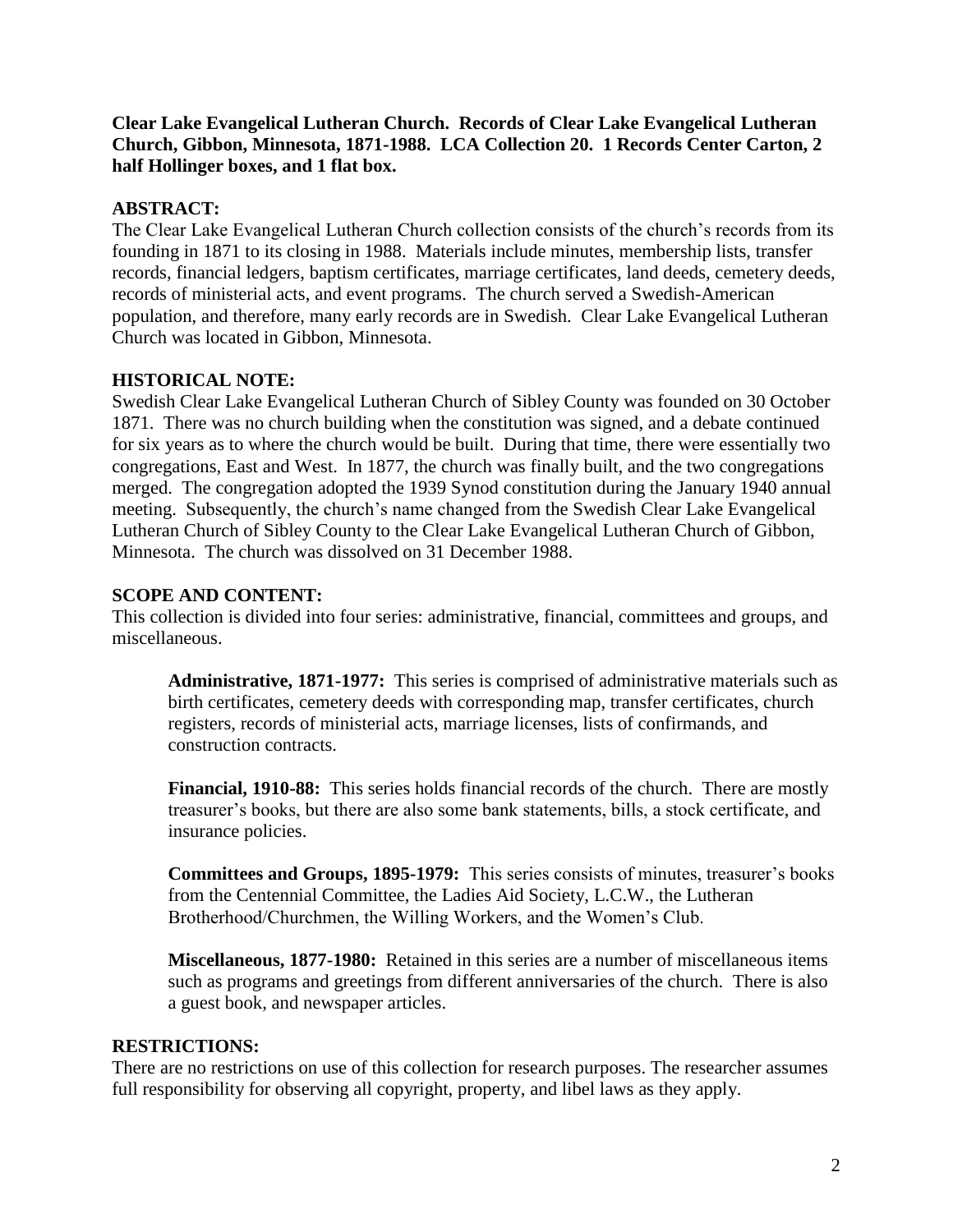Researchers must use collection in accordance with the policies of the Lutheran Church Archives, the Folke Bernadotte Memorial Library, and Gustavus Adolphus College.

#### **COLLECTION CITATION:**

Clear Lake Evangelical Lutheran Church. Records of Clear Lake Evangelical Lutheran Church, Gibbon, Minnesota, 1891-1988. LCA Collection 20. Gustavus Adolphus College, Lutheran Church Archives, St. Peter, Minnesota.

## **ACQUISITION:**

Rev. Timothy Thoreson donated this collection during July 1989.

## **PROCESSED BY:**

Adrianna Darden processed this collection and developed the finding aid during November 2010.

## **RELATED COLLECTIONS IN THE ARCHIVES:**

Reel 88. Augustana Synod, Minnesota Conference Congregations. Microfilm Reels of Minnesota Conference Congregations, Augustana Synod, Various Dates. LCA Collection 14.

## **SUBJECT HEADINGS:**

Clear Lake Evangelical Lutheran Church (Sibley County, Minn.) Protestant churches -- United States -- Minnesota. Swedish Americans -- Minnesota -- Sibley County. Gibbon (Minn.) -- Churches. Church records and registers -- Minnesota -- Gibbon.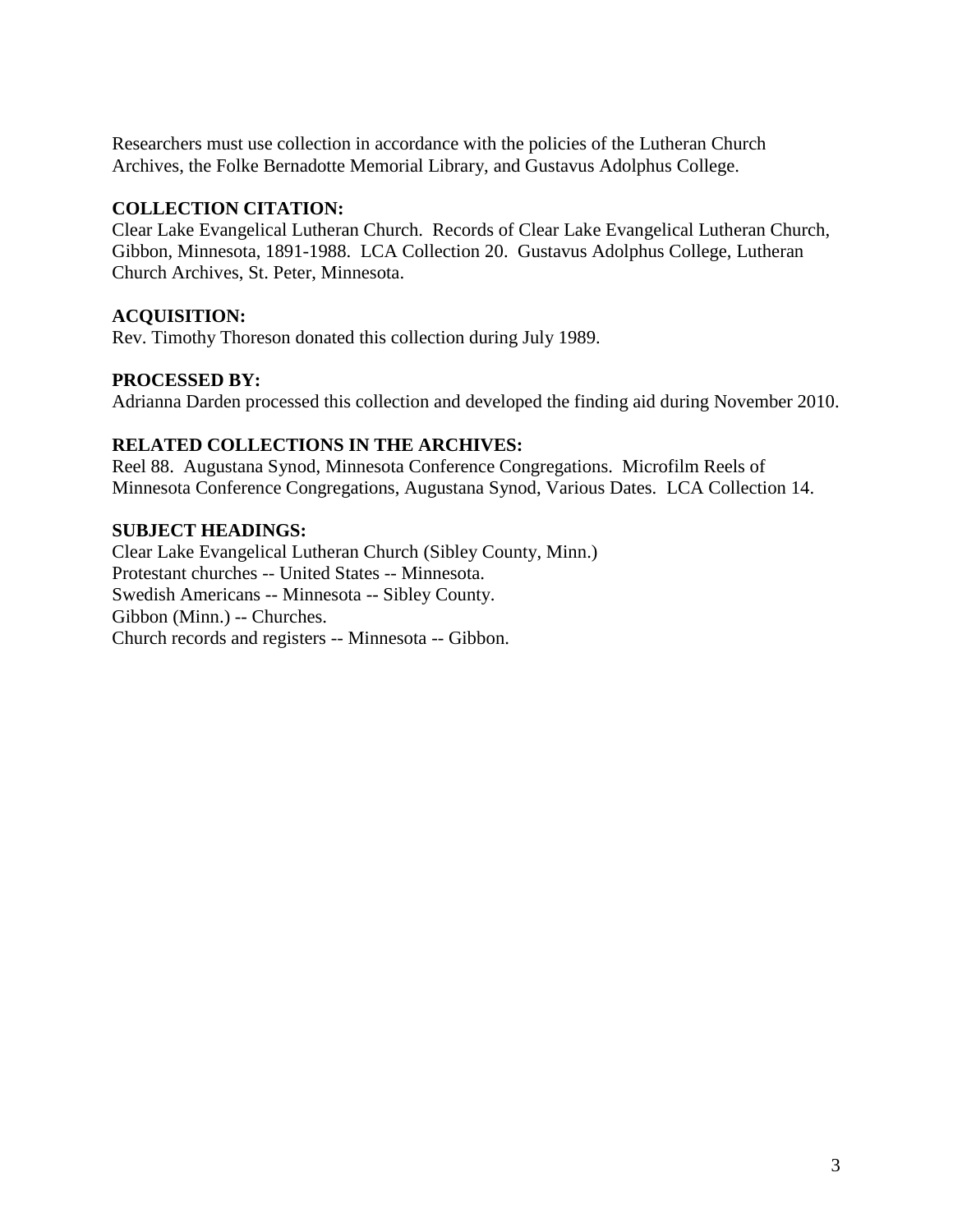| <b>LCA Collection 20</b>                                      | <b>Box</b>     | <b>Folder</b>  |
|---------------------------------------------------------------|----------------|----------------|
| <b>Administrative, 1871-1977</b>                              |                |                |
| Birth Certificates, 1877-86                                   | $\mathbf{1}$   | $\mathbf{1}$   |
| Cemetery Deeds, 1947-58 and By-Laws, 1946                     | $\mathbf{1}$   | $\overline{2}$ |
| Cemetery Plat Map, 1946                                       | $\overline{4}$ | $\mathbf{1}$   |
| Certificates to Transfer from Clear Lake, 1926-67             | 3              | $\mathbf{1}$   |
| Certificates to Transfer to Clear Lake, 1876-1950             | 3              | $\overline{2}$ |
| Church Register, 1871-1977                                    | $\overline{4}$ |                |
| Church Register and Record of Ministerial Acts, 1951-72       | $\mathbf{1}$   | $\mathfrak{Z}$ |
| Confirmation Classes, 1885-1946                               | $\overline{2}$ | $\overline{4}$ |
| Correspondence Concerning Synod Name Change, 1947-49          | $\mathbf{1}$   | $\overline{4}$ |
| Documents and Correspondence Regarding Call of Rev. H.O.      | 3              | $\overline{3}$ |
| Hemming, 1895                                                 |                |                |
| Land Deeds, 1878, 1880, 1885-86                               | 3              | $\overline{4}$ |
| Marriage Licenses, 1926-42 and 1972                           | $\mathbf{1}$   | 5              |
| Parochial Report to Synod, 1939                               | $\mathbf{1}$   | 6              |
| Parsonage Construction Contracts, 1926                        | $\mathbf{1}$   | $\overline{7}$ |
| Records of Ministerial Acts, 1924-85                          | $\overline{4}$ |                |
| <b>Financial, 1910-88</b>                                     |                |                |
| Bank Statements and Checks, 1949-52                           | $\mathbf{1}$   | 8              |
| Certificate of Exempt Status, 1969                            | $\mathbf{1}$   | 9              |
| Improvement Fund, Treasurer's Book, 1952-77                   | $\mathbf{1}$   | 10             |
| Insurance Policies, 1910-18, 1964, 1979, 1981 and 1983        | 3              | 5              |
| Memorial Fund, Treasurer's Book, 1959-87                      | $\mathbf{1}$   | 11             |
| Miscellaneous Improvement Bills, 1949-50                      | $\overline{3}$ | 6              |
| Stock Certificate, Klossner Co-Operative Oil Company, 1940    | $\mathbf{1}$   | 12             |
| Subscription List and Promissory Note for New Parsonage, 1926 | $\mathbf{1}$   | 13             |
| Treasurer's Book, 1940-43                                     | $\mathbf{1}$   | 14             |
| Treasurer's Book, 1944-48                                     | $\mathbf{1}$   | 15             |
| Treasurer's Book, 1949-51                                     | $\mathbf{1}$   | 16             |
| Treasurer's Book, 1952-54                                     | $\mathbf{1}$   | 17             |
| Treasurer's Book, 1955-57                                     | $\mathbf{1}$   | 18             |
| Treasurer's Book, 1958-61                                     | $\mathbf{1}$   | 19             |
| Treasurer's Book, 1962-65                                     | $\mathbf{1}$   | 20             |
| Treasurer's Book, 1966-69                                     | $\mathbf{1}$   | 21             |
| Treasurer's Book, 1970-74                                     | 1              | 22             |
| Treasurer's Book, 1975-80                                     | $\mathbf{1}$   | 23             |
| Treasurer's Book, 1981-88                                     | $\mathbf{1}$   | 24             |
| <b>Committees and Groups, 1895-1979</b>                       |                |                |
| Centennial Committee, Minutes, 1970-71                        | $\mathbf{1}$   | 25             |
| Ladies Aid Society, Treasurer's Book and Minutes, 1938-58     | $\mathbf{1}$   | 26             |
| L.C.W. (Lutheran Church Women,) Treasurer's Book, 1959-79     | $\mathbf{1}$   | 27             |
| Lutheran Brotherhood, Minutes, 1939-40                        | $\mathbf{1}$   | 28             |
| Lutheran Brotherhood/Churchmen, Minutes, 1959-83              | $\mathbf{1}$   | 29             |
| Willing Workers, Treasurer's Book and Minutes, 1930-43        | $\mathbf{2}$   | $\mathbf{1}$   |